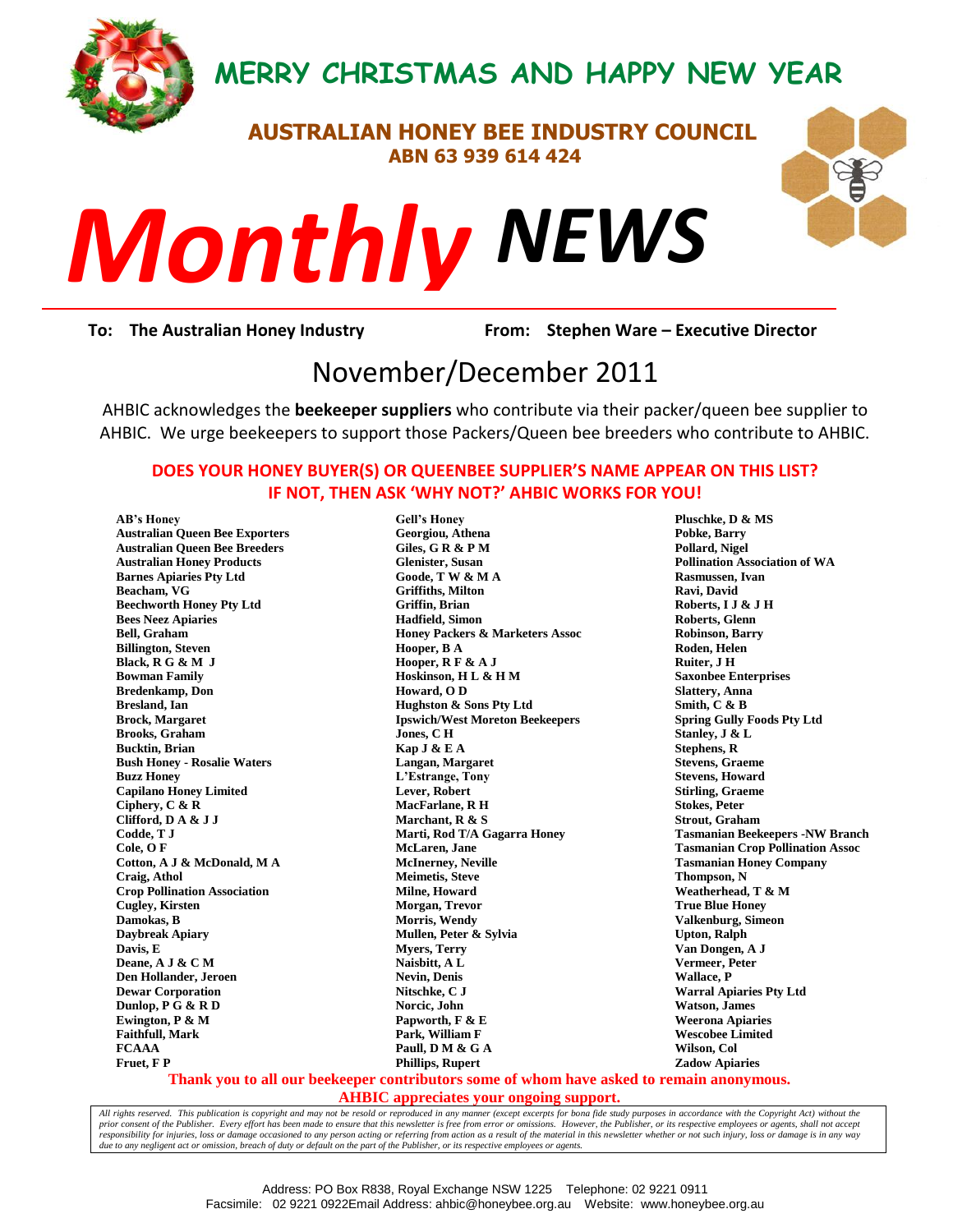*The following provides an update of recent activities of AHBIC naturally if you should seek any further clarification please do not hesitate to contact the AHBIC office.*

## **UPDATE AHBIC ACTIVITIES**

It has been a busy two months for AHBIC and we are happy to report to Industry members the following update:

- 1. At long last the Scientific Committee for the Asian Honey Bee Containment Program has met and an update from Plant Health Australia is included in this addition.
- 2. It is pleasing also to report that some progress has been made in relation to Pyrrolizidine Alkaloids (PAs). An update of recent development is provided by Dr Ben McKee.
- 3. Last week AHBIC attended the Annual General Meeting of Animal Health Australia and Dr Roly Niepier has retired as Chairman and has been replaced by Mr Peter Milne.
- 4. As a result of the season the office has been receiving a high level of calls and emails in relation to swarms. To deal with this situation more efficiently we have updated the website to enable the Industry to more effectively respond to request for assistance from the public. Should you wish to add any further information from your State please contact the AHBIC office.
- 5. The AHBIC Executive met in Melbourne on 31 October and as per the 2011 AGM resolution the Minutes have been sent to AHBIC delegates and State & Sector Secretaries.
- 6. One issue of interest and importance to the entire Industry will be the ongoing work by AHBIC and Government to prepare for the possible introduction of Varroa. Mr Peter McDonald attended the AHBIC meeting as Chair of the Varroa Preparedness Committee and also took part in an Industry/Government committee organised by Plant Health Australia.
- 7. Industry again would put on record its thanks to the more than 70 volunteers who have assisted in Asian Honey Bee suppression work in Cairns. In this issue of the newsletter we have also received an article from Minister Ludwig outlining the Government's position in this matter.
- 8. AHBIC continues to receive voluntary contributions from members and new names are added to our newsletter (unless otherwise requested). In respect of contributors if you wish to receive a receipt please contact the AHBIC office. Could members receiving this update please advise other members that if they wish to receive a copy they need to supply their email address.
- 9. The AHBIC Executive also agreed to provide Industry with a new five year Business Plan to be approved at the 2012 Annual General Meeting. A summary of key headings has also been sent to all State and Sector bodies asking for further input.
- 10. The AHBIC office will be closed for the Christmas holidays from 22 December 2011 till 16 January 2012.
- 11. Finally on behalf of the AHBIC Executive and office may I take this opportunity to wish all a **Happy Christmas and Prosperous New Year** and may there be many honey flows for you and your family.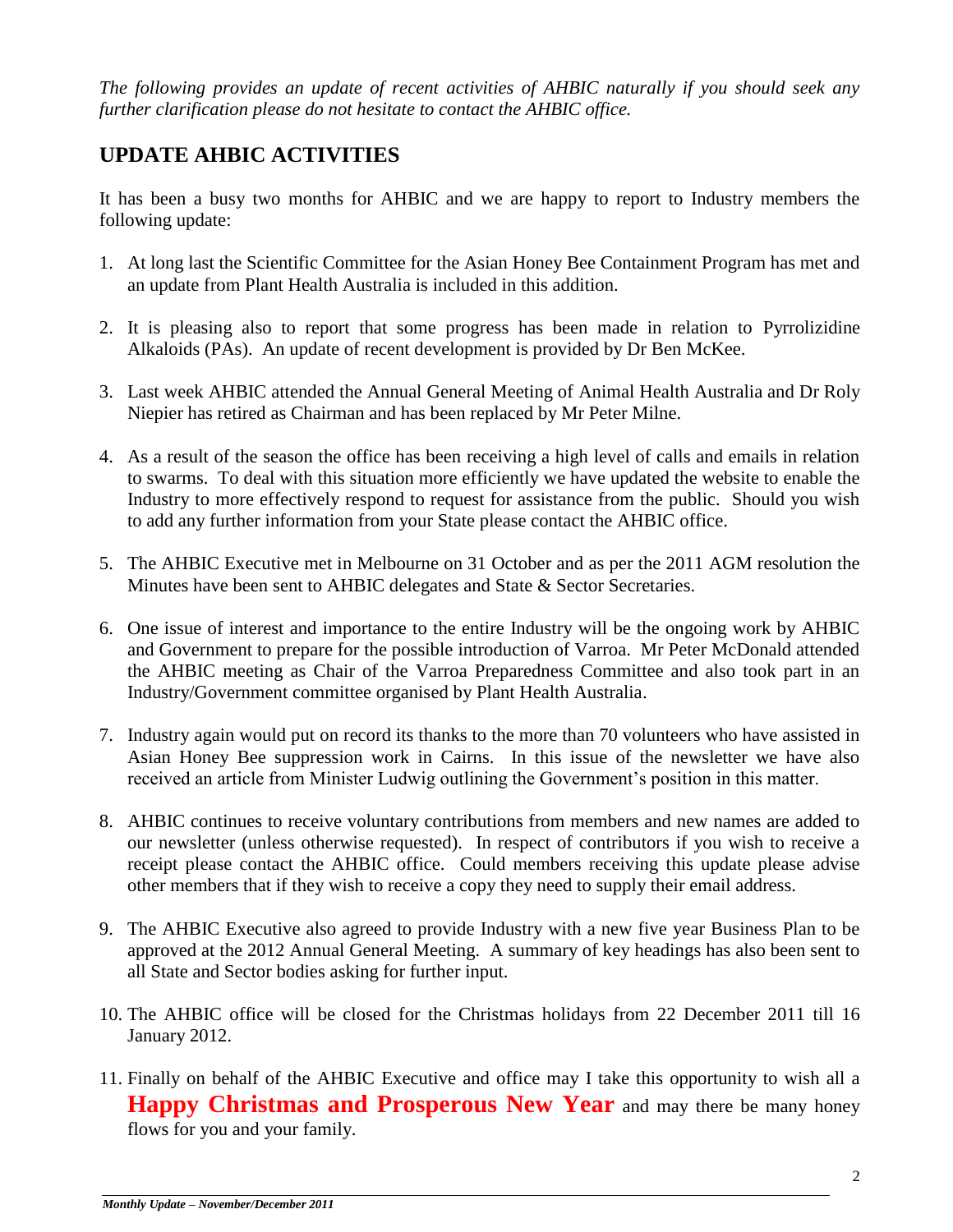## **NEXT STEPS IN THE MANAGEMENT OF ASIAN HONEY BEES**

*The following article was submitted to the AHBIC Newsletter by Senator the Hon Joe Ludwig, Minister for Agriculture, Fisheries and Forestry*

Following my announcement in May this year that the Australian Government would be investing \$2 million over two years to help manage the Asian honey bee, I am pleased to announce the release of a strategic action plan which sets out how that funding will be allocated.

The *Plan for the Transition to Management of the Asian Honey Bee* gives greater certainty to efforts to confront this pest which was first identified in Australia in 2007. Fortunately there is no evidence that these bees are carrying the Varroa mite.

This investment is being made in partnership with Biosecurity Queensland, the Australian Honey Bee Industry Council and the Federal Council of Australian Apiarists Association, which will also contribute funding and undertake activities in complementary programs.

The plan will be overseen by a management group which includes senior representatives of each of the funding parties and the program is being administered by Plant Health Australia. A Scientific Advisory Group of scientists, industry and government experts and Plant Health Australia, will provide technical support. Both of these groups have already met and further meetings are planned.

I am confident that this plan will support efforts to reduce the impacts of these bees on our agricultural industries, apiarists, the natural environment and local communities.



The transition plan is a test of a new policy between the Gillard Government, states and territories, to tackle the challenges of exotic pests and diseases that cannot be eradicated.

Under the current national emergency response agreements the Commonwealth, state and territory governments and industry members provide financial contributions to undertake incursion management activities. Traditionally, if after attempts to manage the incursion, it is no longer considered eradicable, the host state or territory and affected industries have been left to manage the incursion with little or no support.

The new transition program aims to develop a longer term management solution that can be applied in situations where serious pests cannot be eradicated. A similar program is being trialled for the plant disease, Myrtle rust.

The Asian honey bee plan includes a range of community engagement activities to ensure the public and industries are well informed about the bees and how best to deal with them. It also

includes a number of scientific studies aimed at developing mechanisms to help in the battle against<sub>3</sub>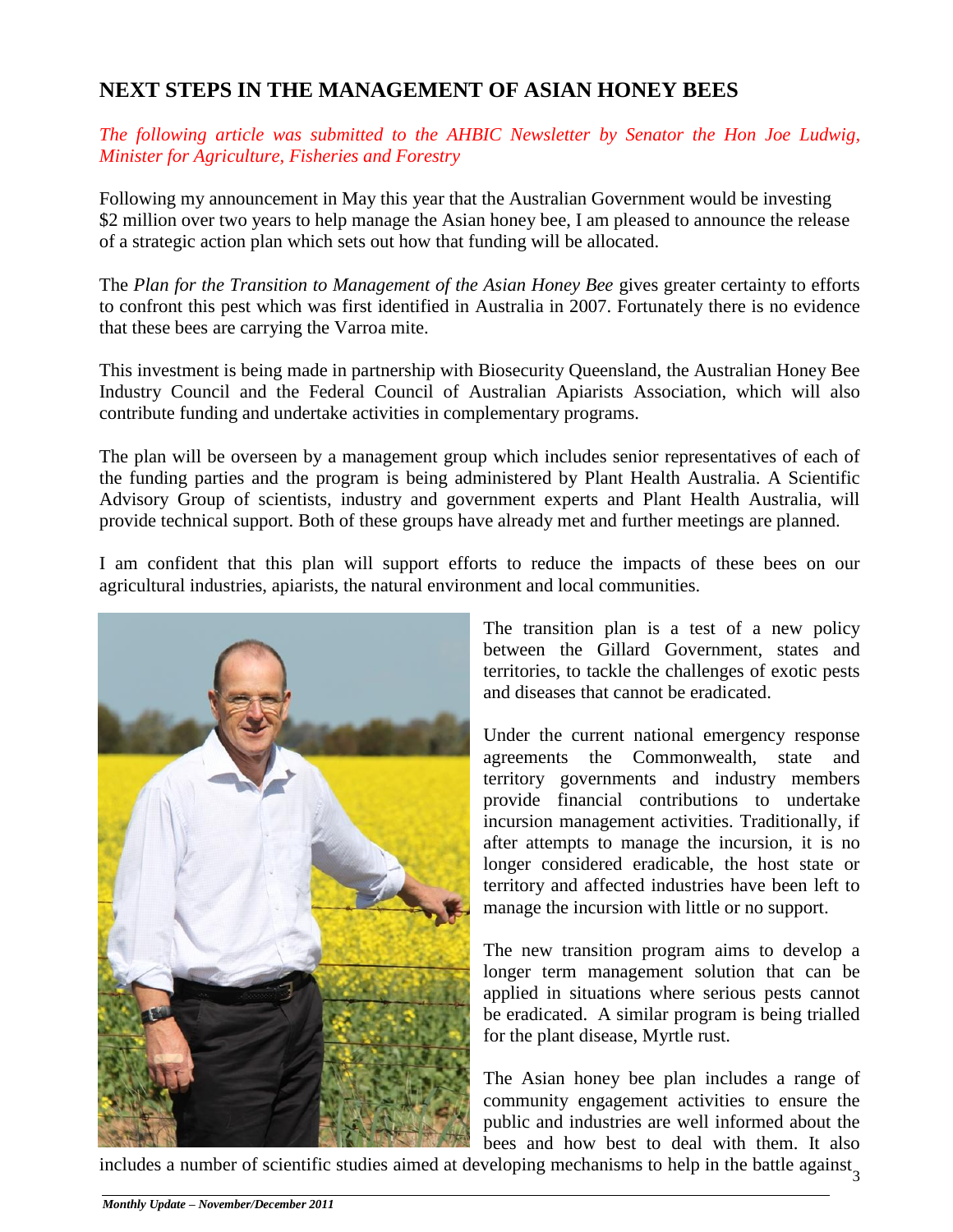the bees. Experience gained during the program, particularly in relation to the behaviour of the Asian honey bee and its management, will be applied to refine emergency response plans for the Varroa mite and other exotic pests and diseases of bees.

The plan identifies ways to suppress the bee to minimise its impact on honey production. The plan will develop environmentally friendly invasive bee control methods to be used in areas of threat and that are of ecological significance.

The plan will provide tools for the community, land owners, honey bee industry, and commercial and hobby apiarists to identify the Asian honey bee and apply measures to limit its impact.

It is not known how the Asian honey bee entered Australia in 2007, but the Queensland Government immediately started a state-based eradication program.

The eradication program was subsequently funded nationally until 31 March 2011. The National Management Group met in January 2011 and determined that eradication was not technically feasible and a transition to management program needed to be developed.

This decision was revisited after the Senate Rural Affairs and Transport Reference Committee inquiry into the Asian Honey Bee. Although consensus was not reached, in May the National Management Group confirmed it was not technically feasible to eradicate the bees.

However, in reviewing this case I recognised the need for a new policy area to assist in the transition from eradication to management of pests and diseases. This is an important opportunity for our biosecurity system and I welcome the involvement of apiarists and the bee industry in its development.



The eventual impact that Asian Honey Bees will have on communities, farmers and the natural environment is not known, and it will take time to assess how the bee will operate under Australian conditions.

As we learn to adapt to life with the Asian honey bee, the experience gained by beekeepers who have volunteered their services to work with the Queensland Government, to find and destroy nests and swarms, will greatly benefit the transition program.

I appreciate the efforts of all people in the transition to management in policy development and on the ground work, including the apiarists, DAFF, Biosecurity Queensland and the wider industry.

The Asian honey bee plan can be found at: Plant Health Australia [www.planthealthaustralia.com.au](http://www.planthealthaustralia.com.au/)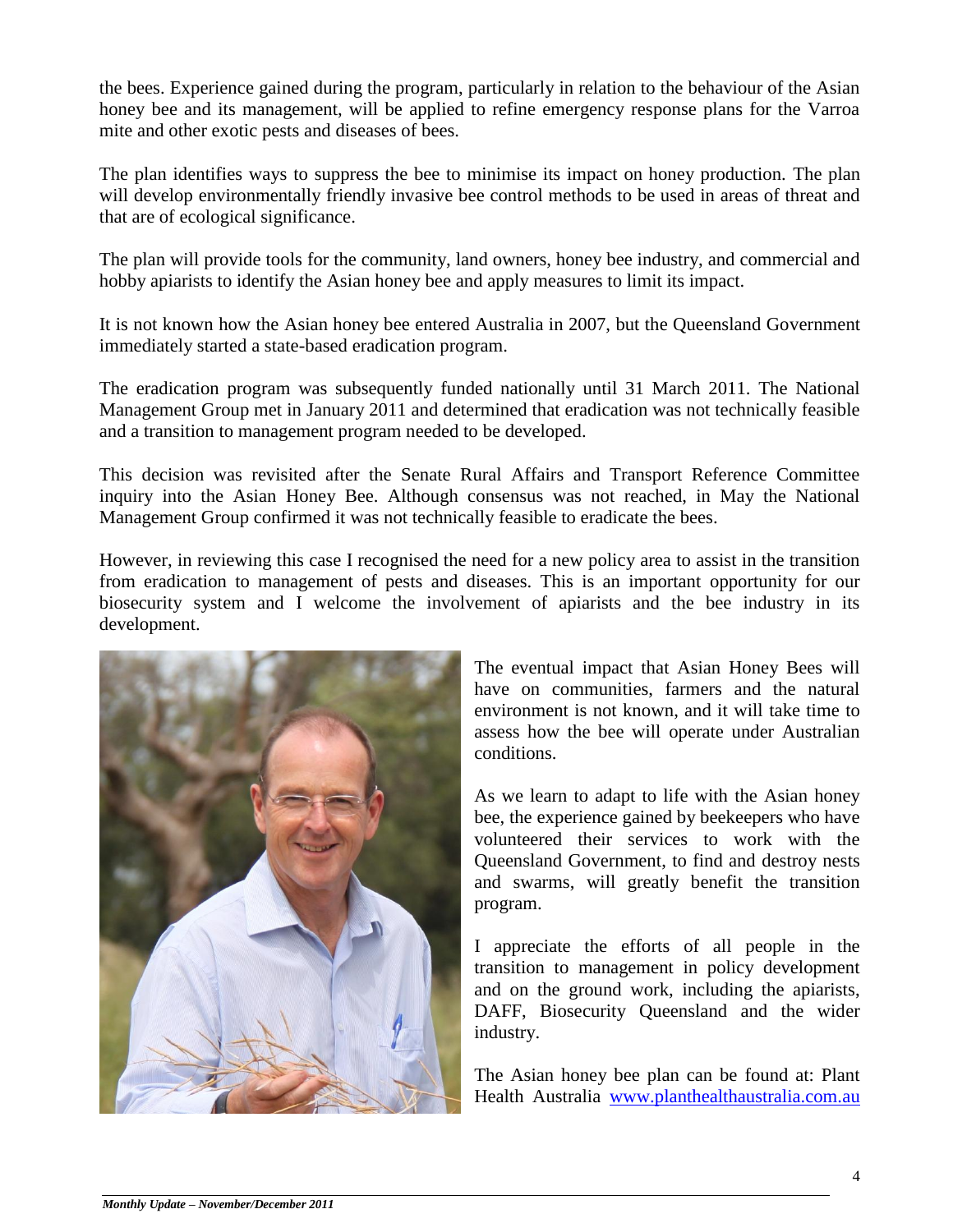#### **NATIONAL ASIAN HONEY BEE TRANSITION TO MANAGEMENT (AHB T2M)**

The Australian government is investing \$2 million from July 2011 to June 2013 to progress a transition from eradication of Asian Honey Bee (AHB) into management of the pest as it becomes more widely established in Australia. It will do this in partnership with Biosecurity Queensland and the Australian Honey Bee Industry Council (AHBIC), who will also contribute significant funding and undertake activities in complementary programs to adapt to life with AHB.

The program will be delivered by Biosecurity Queensland under the oversight of a management group consisting of senior representatives of each of the funding bodies – DAFF, Biosecurity Queensland and AHBIC. The management group will oversee program establishment, monitor its delivery and consider any triggers arising that necessitate a review of the program. The management group will be chaired by DAFF.

Plant Health Australia is an observer on the management group in recognition of its role as contract manager; however, PHA will not participate in the decision-making process.

A Scientific Advisory Group has also been established to provide technical advice, feedback and consideration of specific projects and activities within the AHB T2M program. This advice and feedback will be provided to the National Management Group who will consider these suggestions.

The Scientific Advisory Group recently held their first meeting on the 9 November in Brisbane. The SAG is chaired and coordinated by PHA, and includes industry experts and bee scientists who provide a wide range of experience to assist with the AHB T2M program.

To download the AHB T2M document and to keep up to date with this process, go to the PHA website and click on the link to the National Asian Honey Bee Transition to Management Program website.

If you have any questions or queries regarding the program, contact PHA on Phone: 02 6215 7700 Email: [info@asianhoneybee.net.au](mailto:info@asianhoneybee.net.au) Or visit [http://www.phau.com.au](http://www.phau.com.au/)

#### **WHO IS PLANT HEALTH AUSTRALIA?**

Plant Health Australia (PHA) is the national coordinator of the government-industry partnership for plant biosecurity in Australia. As a not-for-profit company, PHA services the needs of Members and independently advocates on behalf of the national plant biosecurity system. PHA supports its industry and government Members by contributing to decision making and management groups directing responses to incursions, as well as assisting with some operational response roles.

#### **The EPPRD**

PHA is the national custodian of the Emergency Plant Pest Response Deed (EPPRD) and PLANTPLAN on behalf of the Australian honeybee industry, as well as the other 35 industry and government signatories. The EPPRD is a legally binding agreement between PHA, the Australian Government, all state and territory governments and national peak industry body signatories. It covers the management and funding of responses to Emergency Plant Pest incidents, including the potential for Owner Reimbursement Costs for producers. It also formalises the role of plant industries' participation in decision making. Underpinning the EPPRD is PLANTPLAN, the agreed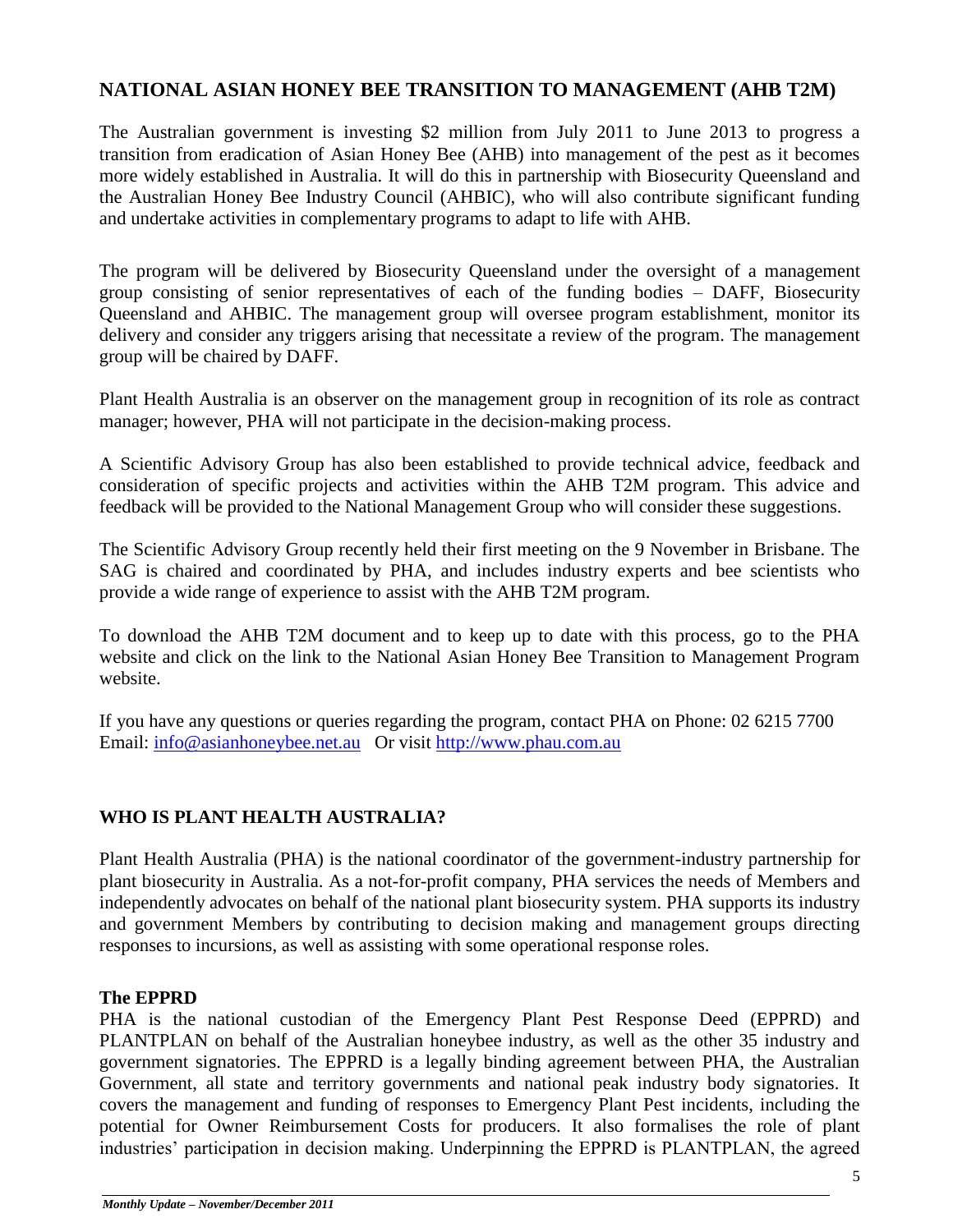operational plan that guides responses to eradication of plant pests. Honeybee pests and diseases became covered by the EPPRD in 2009.

#### **Background**

The Australian Honey Bee Industry Council (AHBIC) is currently a Member of both PHA, and Animal Health Australia (AHA).

From 2002 – 2009 AHBIC was a signatory to the Emergency Animal Disease Response Agreement (EADRA), the equivalent agreement to the EPPRD that covers animal disease eradication response. During the Asian honeybee incursion in Queensland, it was recognised that as this pest did not fall under the category of an animal disease it could not be managed using the EADRA. Despite this outcome, the Asian honeybee response was still managed using principles of the EADRA, however, the process highlighted to the Parties involved that the EPPRD was better suited to handle honeybee pests, diseases and pest bees.

In addition, as a result of the benefits provided to plant industries by pollination due to honeybees, and the impact that a pest of honeybees would have on pollination dependent industries, it was determined that future pest emergency responses for the honeybee industry would be better covered under the EPPRD.

This also allows the various horticultural industries that benefit from pollination activities to potentially share the costs of a future emergency response to an exotic pest or disease of honeybees. Although honeybee pests and diseases were covered by the EPPRD in 2009, the Asian honeybee incursion could not be managed retrospectively under EPPRD rules. However, Parties saw the benefits in developing a management framework for the Asian honeybee response to be based on EPPRD principles. Following the change from eradication to transition to management, PHA is facilitating the coordination of the program as contract manager.

Any future incursions of honeybee pests or pest bees would be managed under the EPPRD and AHBIC and pollination dependent industries would be involved in both decision making and any cost sharing of an agreed response.

## **RURAL RESEARCH AND DEVELOPMENT (R&D) UPDATE**

The November 2011 edition of the *Rural Research and Development (R&D) Update* has been compiled for the Rural R&D Council and presents recent policy and program developments in rural R&D and innovation. It can be downloaded from the [Rural R&D Council website.](http://www.daff.gov.au/agriculture-food/innovation/council)

Rural R&D activities continue to progress, including the government consultation with stakeholders in relation to the Council's *National Strategic Rural R&D Investment Plan* and the Productivity Commission report on the rural research and development corporations. I encourage all interested stakeholders to continue to support government deliberations regarding the system's future. The Rural R&D Council Secretariat is available to assist with this if you require further information regarding current developments.

*Dr Kate Grenot* Chair Rural Research and Development Council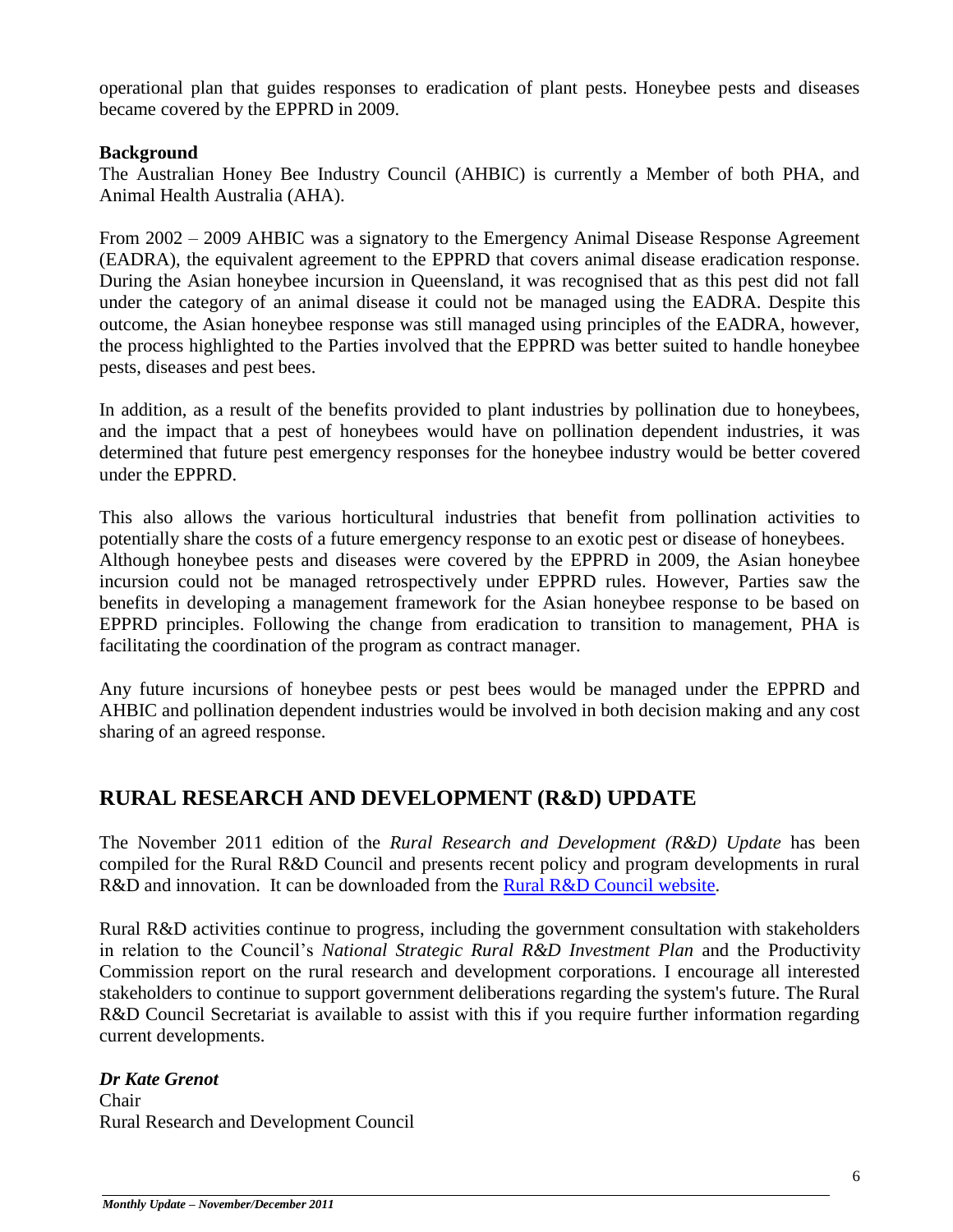## **A BRIEF UPDATE ON RESEARCH AND SCIENTIFIC OPINION OF PYRROLIZIDINE ALKALOIDS (PAs) IN THE FOOD CHAIN**

Industry has been working with Food Standards Australia & New Zealand (FSANZ) and Rural Industries Research & Development Corporation (RIRDC) to further research into Pyrrolizidine Alkaloids **(**PAs), in particular those PAs present in honey and their relative toxicology.

Much of the data with relation to the presence of PAs in food is associated with honey, as it has been a common area of research by laboratories developing analytical methods for PAs. Such data is then used by regulators to review and hypothesise the toxicology of PAs and honey, even though we have not seen a public health concern with the consumption of honey like there has been with other foods (eg. herbal teas or herbal remedies etc).

Many European authorities and governments have been conducting reviews on PAs, such as Codex, European Food Safety Authority (EFSA) and European Commission (EC). These reviews were sparked following some testing of salads in Germany that returned an unacceptable level of PAs.

The EFSA scientific opinion recently published is worth us summarising; in the majority it does not contain any significant new information with the exception of a greater review of individual PA toxicology. However, it does make some interesting comments about honey that are favourable.

The report considered data from 13,280 bulk honeys and 1,324 retail honeys and 600 different PA structures. This data is likely to have originated from European laboratories testing PAs commercially. A total of 17 PAs were detected in honey, with 8 PAs constituting 75-90% of total PAs measured in honey. Echimidine-N-oxide was the highest PA detected at 2,031 parts per billion (ppb).

Interestingly, the maximum levels found in retail honey were only 10% of the levels found in bulk honey, suggesting that blending, processing and filtering does reduce PA levels in honey. Industry is planning to research this finding in more detail to provide best practice advice to honey packers.

The report concluded that a specific group of PAs were more toxic than others (1,2-unsaturated PAs esters and their N-oxides) and they were demonstrated to be part of actual cases of negative human health impacts. Lasiocarpine is amongst the most toxic PAs that has been tested, and in the data reviewed it was not present in 99% of the honey samples. The results from retail honeys were considered to be a low public health concern, which is great news for our industry.

Considering the types of PAs found in honey and their reduction in retail products the EFSA concluded that honey as a dietary source will not lead to any acute toxicity in humans, which is an expected conclusion as there is no evidence anywhere of a public health problem.

The ongoing use of appropriate blending practices in Australia is essential to ensure PA levels continue to be maintained at safe levels. As we continue to receive updated scientific information industry will review and work with government to ensure an appropriate and ongoing research effort is best maintained.

Please contact AHBIC should you require any further information.

*Ben McKee*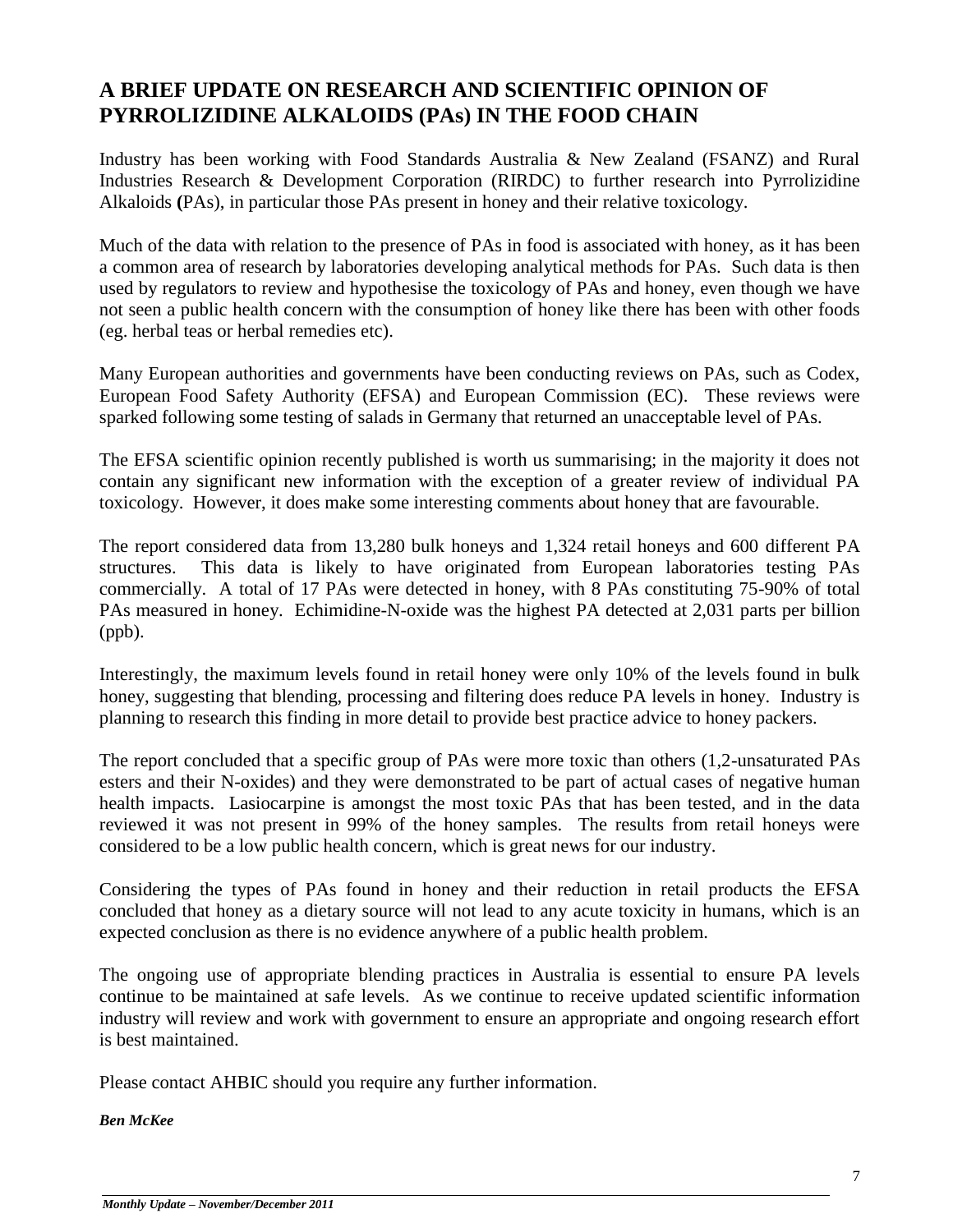## *APIS CERANA* **UPDATE**

#### **Advice 105 - 21 October 2011**

Detections since Advice 104 are: IP496 was a nest at Mooroobool IP497 was a nest at Earlville IP498 was a swarm at the Cairns Domestic Airport IP499 was a swarm at Portsmith IP500 was a swarm at Lake Placid IP501 was a nest at Freshwater IP502 was a swarm at Redlynch

This past week has been very wet. Babinda had 654mm and Cairns had 420mm of rain. Is it an early start to the wet season or just unseasonal rain? Opinion seems to be divided. However it did curtail operations in the area.

The bee eater roosts are being monitored and the pellets collected have been negative for *Apis cerana* for Etty Bay, near Innisfail, Clifton Beach and Atherton. There were positives for Kewarra Beach and Kuranda. New roosts have been located in the Port Douglas area, to the north, which is well outside the RA so will provide useful data.

The containment plan is still being refined so at this stage it cannot be released. However, I think the general comment can be made that it is disappointing from an industry point of view.

A swarm was picked up at Shoalwater Bay, which is the military training ground north east of Rockhampton. It was a decent swarm containing about 12,000 bees. It was reported by the defense people to the Queensland Department. As there have been recent exercises there involving overseas troops and equipment, it was collected by a local beekeeper and samples are being sent to Brisbane for examination for internal and external mites and some viruses. The bees have been identified as *Apis mellifera* and indications are that it is a local swarm but it still will be checked.

There was more questioning of the DAFF people in the Senate Rural Affairs and Transport Committee on the Asian bee incursion. The result is what would be expected. The transcript is at <http://www.aph.gov.au/hansard/senate/commttee/s375.pdf> just put bees in the search section and it will give you the pages.

#### **Advice 106 - 5 November 2011**

Detections since Advice 105 are: IP503 was a nest at Myola IP504 was a nest at Russell Heads IP505 was a swarm at the Cairns Airport IP506 was a nest at Edmonton IP507 was a nest at Earlville IP508 was a swarm at Mareeba

The VMS road sign is now at Silkwood which is south of Innisfail and out of the RA. It is expected that this will generate more public call outs and, as Silkwood is south of the RA, it will give a very good idea as to whether the Asian bee is being contained within the RA.

#### **Advice 107 - 20 November 2011**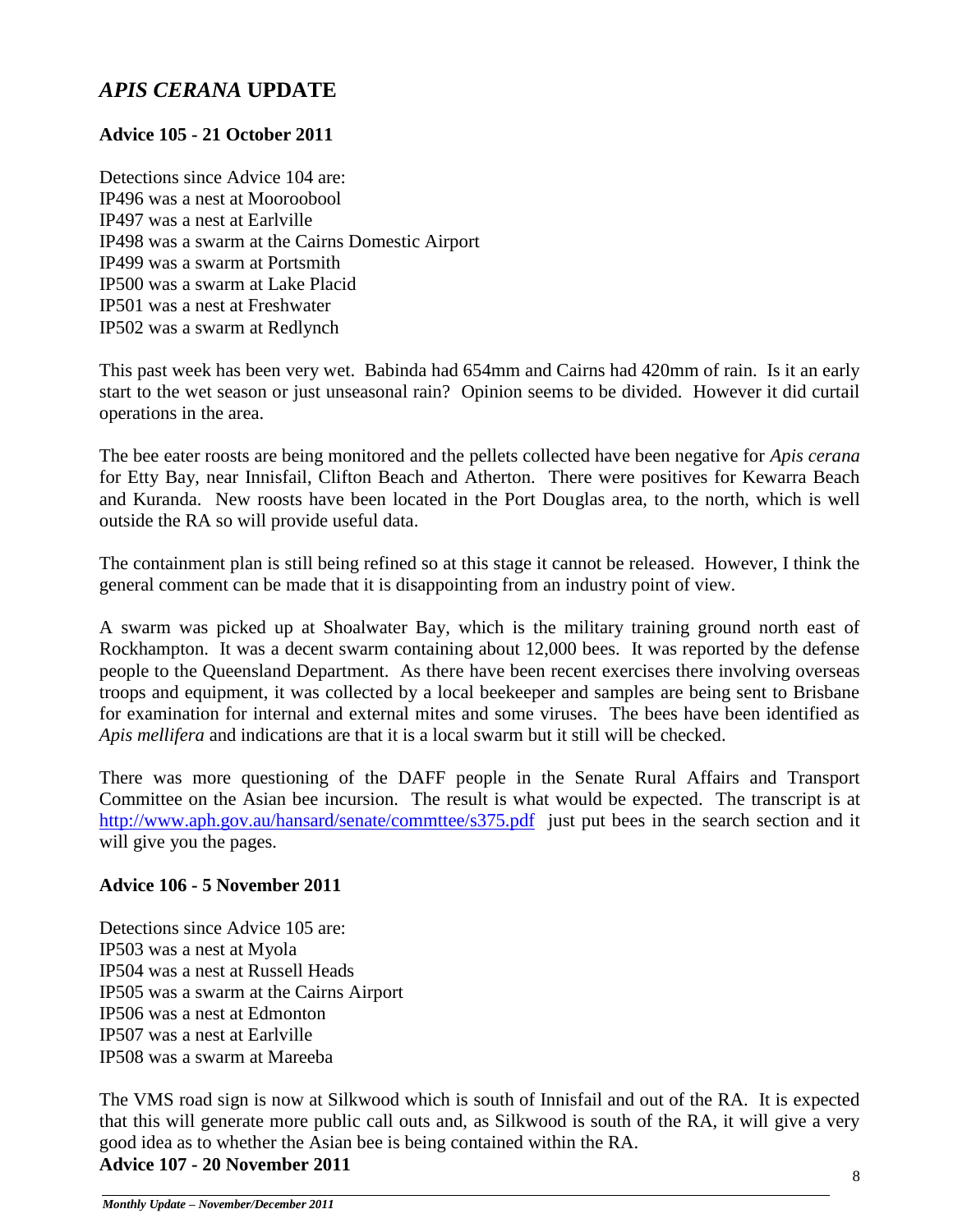Detections since Advice 106 are: IP509 was a swarm at Cairns wharf IP510 was a nest at Lake Barrine IP511 was a swarm at Earlville IP512 was a nest at Mt. Sheridan

Bee eater pellets from Etty Bay near Innisfail early this month have proved negative for Asian bee wings.

So far 64 volunteers have been to Cairns. This past week there have been volunteers from South Australia and New South Wales. Thank you to those who have volunteered. We still need volunteers and a weekly roster is now in place but if you want to stay longer than the week that will be no problems. Bill Weiss is organising rosters and will book accommodation if required. Contact Bill on: 02 6732 1263 or 0428 669 578 or email to [beeweiss@gmail.com](mailto:beeweiss@gmail.com) if you wish to volunteer.

The Scientific Advisory Group is due to meet in Brisbane on Wednesday, 23 November 2011. The role of this group is to provide technical advice, feedback and consideration of specific projects and activities within the program.

#### *Trevor Weatherhead*

| 2012 ANNUAL GENENAL MEETING AND SECTON CONTENENCES |                                                       |                 |  |  |  |  |
|----------------------------------------------------|-------------------------------------------------------|-----------------|--|--|--|--|
| <b>FCAAA</b>                                       | New South Wales Apiarists' Association                | 24/25 May 2012  |  |  |  |  |
|                                                    | Tasmanian Beekeepers' Association                     | 5/6 July 2012   |  |  |  |  |
|                                                    | Victorian Apiarists' Association                      | 20/21 June 2012 |  |  |  |  |
|                                                    | WA Farmers Federation - Beekeeping Section            | 15 June 2012    |  |  |  |  |
|                                                    | Queensland Beekeepers' Association                    | 14/15 June 2012 |  |  |  |  |
|                                                    | South Australian Apiarists' Association               | 28/29 June 2012 |  |  |  |  |
| Honey Packers' and Marketers' Association          |                                                       | June 2012       |  |  |  |  |
|                                                    | National Council of Crop Pollination Associations     | $4/5$ July 2012 |  |  |  |  |
|                                                    | Australian Queen Bee Breeders' Association            | <b>TBA</b>      |  |  |  |  |
|                                                    | <b>Australian Honey Bee Industry Council</b>          | 6 July 2012     |  |  |  |  |
|                                                    | Federal Council of Australian Apiarists' Associations | <b>TBA</b>      |  |  |  |  |

#### **2012 ANNUAL GENERAL MEETING AND SECTOR CONFERENCES**

### **2012 AHBIC ANNUAL GENERAL MEETING**

The venue for the 2012 AGM will be the Colonial Inn, Cnr George & Elizabeth Streets, Launceston Tasmania in conjunction with the Tasmanian Beekeepers' Association (TBA) Conference.

People attending the AGM/Conference need to make their own bookings – Phone: 03 6331 6588. The cost is \$120.00 per room per night for two persons – extra person \$35.00 pp. Business Class room is \$150.00 per night.

The location is in central Launceston so alternative accommodation to suit all is available. If you require any more information contact Mrs Maxine Ewington, Secretary, TBA Phone: 03 6442 3916 or Email: [secretary@tasmanianbeekeepers.org.au](mailto:secretary@tasmanianbeekeepers.org.au)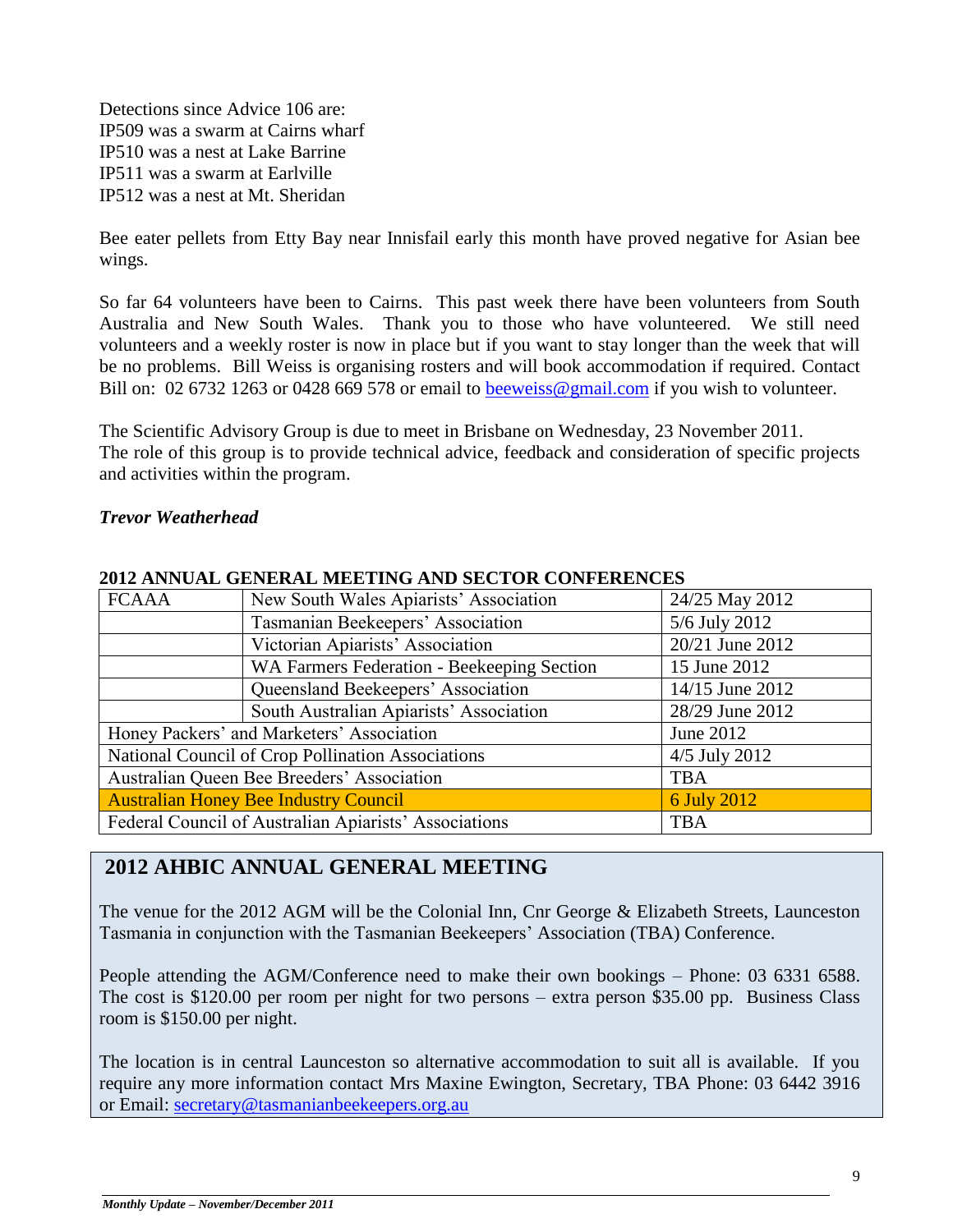## **SYDNEY ROYAL NATIONAL HONEY SHOW – 5 - 18 APRIL 2012**



2010 saw the introduction of the National Honey Competition with 3 commercial classes being included and competing for Gold, Silver & Bronze medals.

This is the only National Honey Show awarding Gold, Silver & Bronze medals in the Southern Hemisphere.

Entries for the 2012 Sydney Royal National Honey Show will be open in mid December and there are a variety of non-commercial and also commercial classes that are available to enter.

Please ensure that you read the Sydney Royal National Honey Show Schedule. Exhibitors are bound by the terms and conditions set out in the RAS General Regulations, the Special Apiculture Regulations, the Sydney Royal National Honey Show Schedule and the conditions detailed in each Application for Entry.

Please ensure that you have read these documents. For more information or to be added to the 2012 Show Exhibitor mailing list contact:

Elaine Rogers - Coordinator Honey Competitions & Events Phone: 02 9704 1449 or Email: [honey@rasnsw.com.au](mailto:honey@rasnsw.com.au) Website: [www.rasnsw.com.au](http://www.rasnsw.com.au/)

## **RESEARCH IN PROGRESS - HONEYBEE AND POLLINATION 2010-2011**

The Rural Industries Research & Development Corporation (RIRDC) Honeybee and Pollination Completed Projects in 2010–2011 and Research in Progress at June 2011 contain short summaries of continuing projects as well as those that were completed during 2010–2011. The Honeybee Program aims to improve the productivity and profitability of the Australian beekeeping industry through the organisation, funding and management of a research, development and extension program that is both stakeholder and market focused.



The objectives of the Honeybee Program are:

- Pest and disease protection
- Productivity and profitability enhancement to lift beekeeper income
- Resource access security and knowledge
- Pollination research
- Income diversification including new product development
- Extension, communication and capacity building.

The Honeybee and Pollination Programs' completed projects and research in progress report for 2010-11 is now available for free downloading from the RIRDC website: [www.rirdc.gov.au](http://www.rirdc.gov.au/)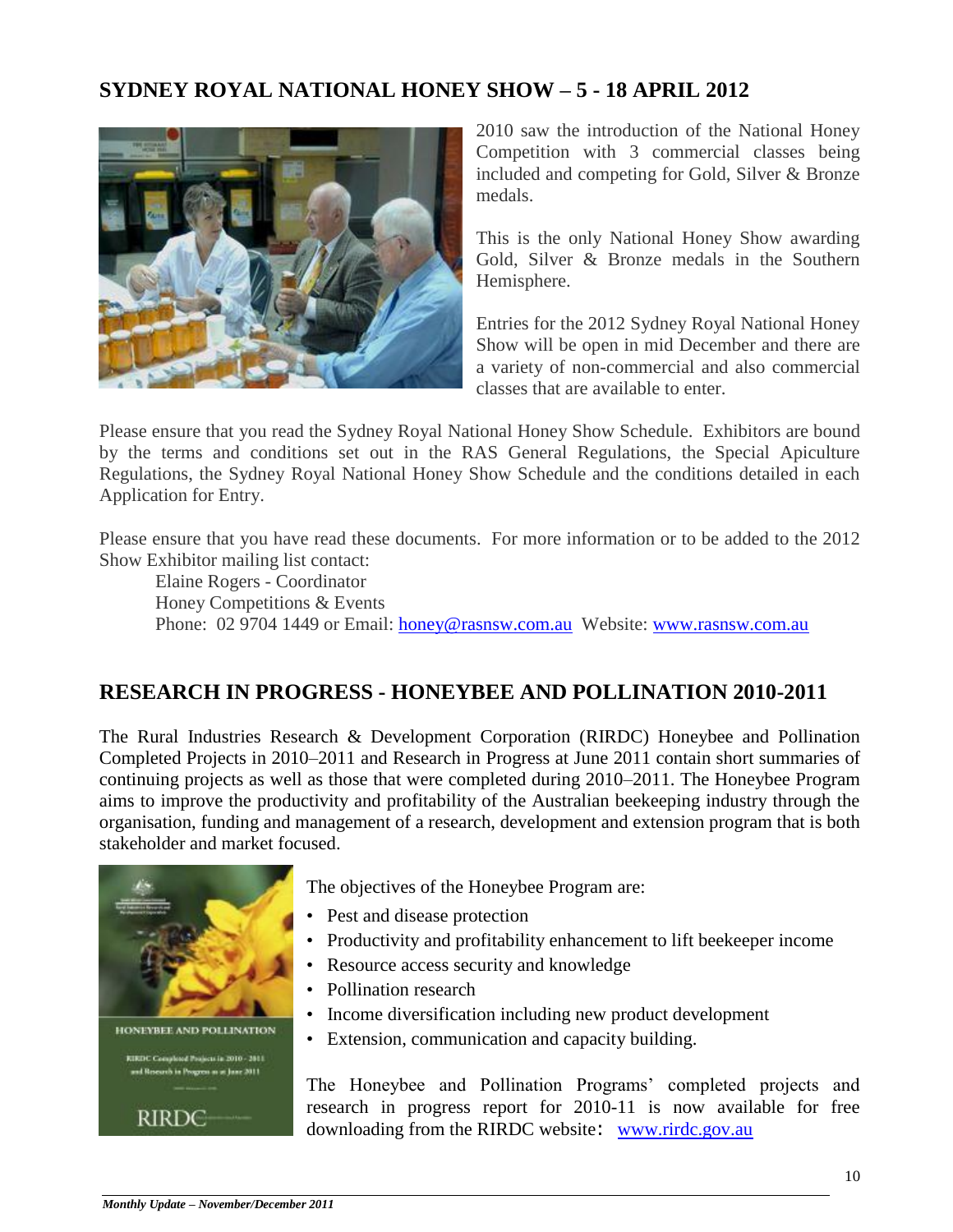## **PATERSON'S CURSE/SALVATION JANE**

FSANZ has recently updated its factsheet on Paterson's Curse/Salvation Jane honey.

[http://www.foodstandards.gov.au/scienceandeducation/factsheets/factsheets2011/patersonscursesalva](http://www.foodstandards.gov.au/scienceandeducation/factsheets/factsheets2011/patersonscursesalvat5335.cfm) [t5335.cfm](http://www.foodstandards.gov.au/scienceandeducation/factsheets/factsheets2011/patersonscursesalvat5335.cfm)

This update was undertaken as part of a FSANZ-wide exercise to modernise all our factsheets and was not in response to any food safety matter or our combined research efforts in this area. The original Paterson's Curse factsheet was prepared in 2004. The new factsheet has been simplified. No changes have been made to the recommendations regarding the consumption of pure Paterson's Curse/Salvation Jane honey.

## **NEW DIRECTORS FOR PLANT HEALTH AUSTRALIA**

Plant Health Australia (PHA) is pleased to welcome two new directors to the Board following Member endorsement at the 11th PHA Annual General Meeting in Canberra on Wednesday 16 November. PHA Members voted unanimously to accept the recommendations of the PHA Board Selection Committee to appoint the Directors.

The two new Directors are Mr Eoin Wallis and Mr Malcolm Finlayson.

Eoin Wallis has an extensive background in agricultural management including work at the University of Queensland where he was involved in crop agronomy and management of the Food Legume and Oilseeds Research Program for the Australian Centre for International Agricultural Research. He is currently Chief Executive Officer of BSES Limited, the principal provider of research, development and extension to the Australian sugarcane industry.

Mr Wallis previously led the Sugar Research and Development Corporation as its Executive Director and held positions as a non-executive director with the CRC for Sugar Industry Innovation through Biotechnology and the CRC for Sustainable Sugar Production.

Malcolm Finlayson is an accountant with extensive experience as a Chief Financial Officer for a range of large agricultural companies. He currently runs his own consultancy firm, Finesse Solutions Pty Ltd, and was the Chief Operating Officer – Trading for ABB Grain Ltd. He is a Director of PentAG Commodities Pty Ltd and Grain Trade Australia Ltd. He has a Bachelor's degree in Business (Accounting) and an MBA. Malcolm is a CPA and a member of the Australian Institute of Company Directors.

Mr Wallis and Mr Finlayson replace outgoing directors Mr Xavier Martin who has been a Director of PHA since April 2000 and Dr Glen Kyle who has been a Director since October 2007.

PHA Chairman, Dr Tony Gregson, thanked both outgoing directors, acknowledging the valuable contribution that Xavier and Glen have made to the protection of Australia's plant industries during their tenure on the PHA Board. Dr Gregson wished them both all the best in their future endeavours.

Current PHA directors Dr Tony Gregson and Mr Selwyn Snell were reappointed at the meeting for another four-year term. For further information: [www.phau.com.au](http://www.phau.com.au/)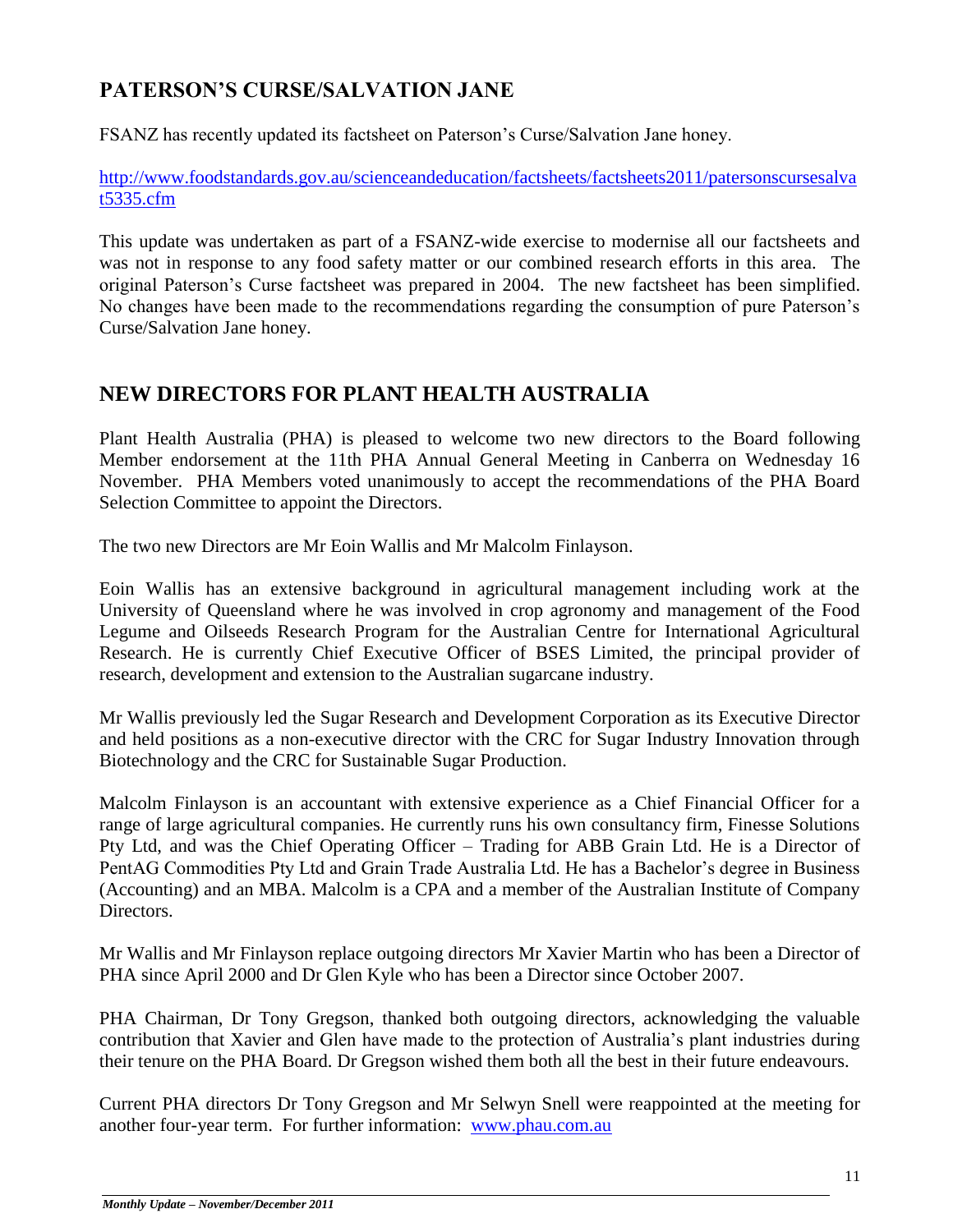## **AUSTRALIAN IMPORTS AND EXPORTS ANALYSIS**

|               | <b>Combined</b> | <b>Combined</b> |               | <b>Packed</b>  | <b>Bulk</b>    | <b>Packed</b> | <b>Packed</b> | <b>Bulk</b>                    | <b>Bulk</b>    |
|---------------|-----------------|-----------------|---------------|----------------|----------------|---------------|---------------|--------------------------------|----------------|
| <b>Period</b> | <b>Imports</b>  | <b>Exports</b>  |               | <b>Exports</b> | <b>Exports</b> |               |               | <b>Exports Exports Exports</b> | <b>Exports</b> |
|               | <b>Tonnes</b>   | <b>Tonnes</b>   |               | <b>Tonnes</b>  | <b>Tonnes</b>  | <b>Tonnes</b> | $\%$          | <b>Tonnes</b>                  | %              |
|               |                 |                 |               |                |                |               |               |                                |                |
| $Mar-12$      | $\bf{0}$        | ٠               | <b>Mar-12</b> |                |                |               |               |                                |                |
| <b>Dec-11</b> | $\bf{0}$        | ۰               | <b>Dec-11</b> |                |                |               |               |                                |                |
| <b>Sep-11</b> | 831             | 961             | <b>Sep-11</b> | 422            | 539            |               |               |                                |                |
| <b>Jun-11</b> | 658             | 1,104           | <b>Jun-11</b> | 529            | 575            |               |               |                                |                |
|               |                 |                 |               |                |                | 951           | 46%           | 1,114                          | 54%            |
| <b>Total</b>  | 1,489           | 2,065           |               |                |                |               |               |                                |                |
|               |                 |                 |               |                |                |               |               |                                |                |
|               |                 |                 |               |                |                |               |               |                                |                |
| <b>Mar-11</b> | 797             | 1,174           | <b>Mar-11</b> | 495            | 679            |               |               |                                |                |
| <b>Dec-10</b> | 653             | 1,200           | <b>Dec-10</b> | 374            | 827            |               |               |                                |                |
| <b>Sep-10</b> | 997             | 1,270           | <b>Sep-10</b> | 407            | 862            |               |               |                                |                |
| <b>Jun-10</b> | 983             | 1,308           | <b>Jun-10</b> | 427            | 881            |               |               |                                |                |
| <b>Total</b>  | 3,430           | 4,952           |               |                |                | 1,703         | 34%           | 3,249                          | 66%            |
|               |                 |                 |               |                |                |               |               |                                |                |

The continued drop in exports is due to the exchange rate affecting our competitiveness and on imports the rise is due to local season shortages.

*Ed Planken*

## **DAFF RURAL RESEARCH AND DEVELOPMENT CONSULTATION PAPER**

The purpose of this paper is to prompt discussion with stakeholders on selected issues raised in the Productivity Commission's report on the rural research and development corporations and the Rural Research and Development Council's National Strategic Rural Research and Development Investment Plan.

The Australian Government acknowledges the significant public consultation that has already occurred during the Productivity Commission's inquiry and the development of the council's investment plan. Therefore, the issues on which the government is seeking further stakeholder input are those with a higher level of complexity or where additional input is required regarding how to address the recommendation. Inclusion or non-inclusion in the consultation paper is not an indication of the government's inclination to accept or reject a recommendation.

| <b>PC RDC recommendations</b> | Key issues for consultations                        | <b>RANK</b> |
|-------------------------------|-----------------------------------------------------|-------------|
| <b>Balance of</b>             | Stakeholders' views are sought on:                  |             |
| investment for the rural      | the appropriateness and practicality of the         |             |
| R&D system.                   | Rural Research & development Council's proposed     |             |
|                               | investment themes and investment balance; and       |             |
|                               | if the proposed investment balance was adopted, how |             |
|                               | a focus on transformation research might be         |             |
|                               | implemented                                         |             |
| <b>Increased focus on</b>     | Stakeholders' views are sought on:                  |             |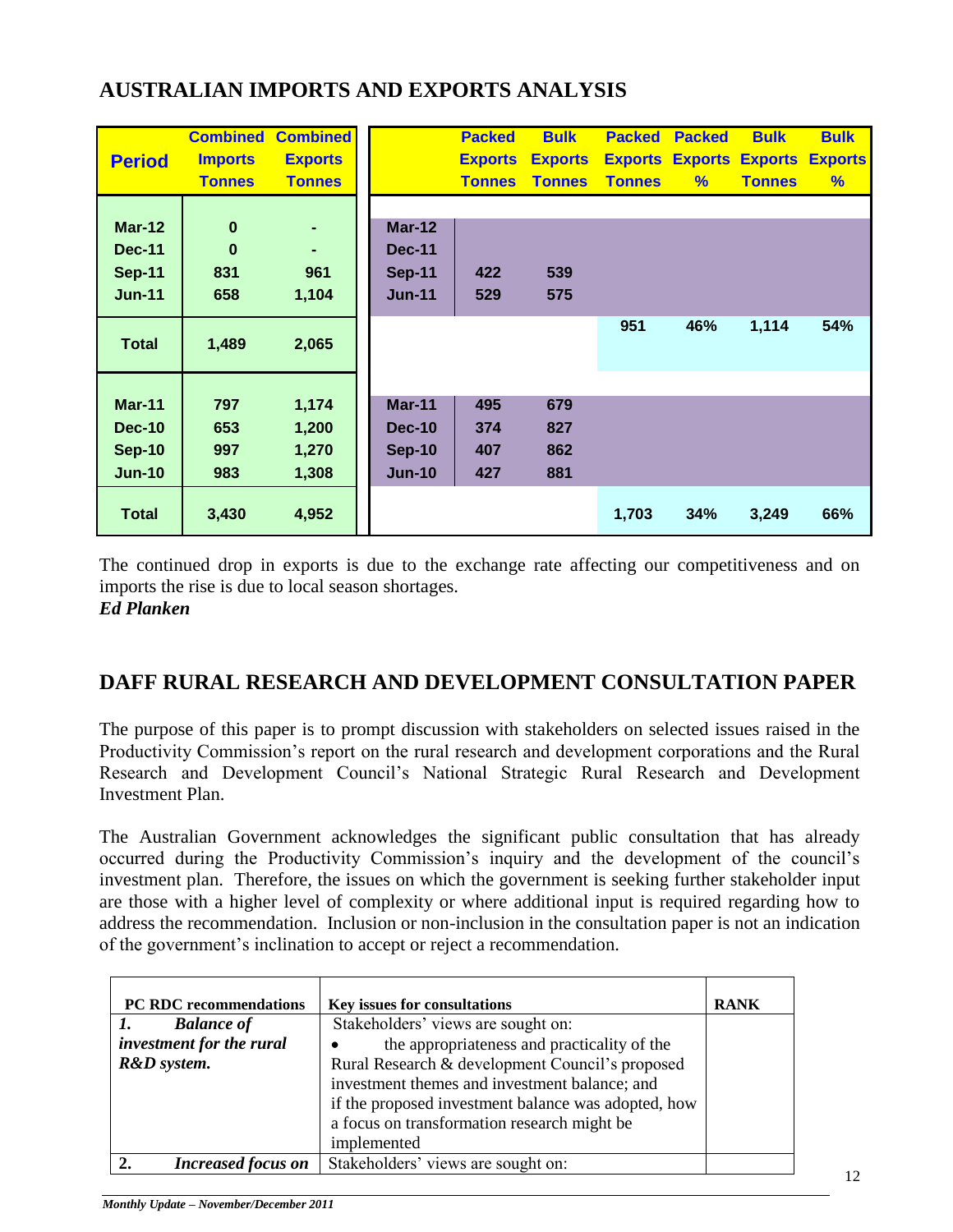| broader rural research -       | Whether there is a need for an increased                          |  |
|--------------------------------|-------------------------------------------------------------------|--|
| covering cross-sectoral        | focus on broader rural research, and                              |  |
| issues or issues with a        | if there is an need:                                              |  |
| higher proportion of public    | what is the preferred delivery model?<br>$\blacksquare$           |  |
| benefits.                      | how should the increased focus on broader rural<br>$\overline{a}$ |  |
|                                | research be funded?                                               |  |
|                                | what are the major issues to be addressed?                        |  |
| <b>Build and</b><br>3.         | Stakeholders' views are sought on how to build and                |  |
| strengthen strategic           | strengthen strategic international R&D links, and to              |  |
| international links to         | increase international flows into Australian rural                |  |
|                                | R&D.                                                              |  |
| contribute to addressing       |                                                                   |  |
| Climate change and             |                                                                   |  |
| sustain ably producing         |                                                                   |  |
| food, fibre and renewable      |                                                                   |  |
| energy, and to increase        |                                                                   |  |
| international capital flows    |                                                                   |  |
| into Australian rural          |                                                                   |  |
| R&D.                           |                                                                   |  |
| Change to the<br>4.            | Stakeholders' views are sought on:                                |  |
| arrangements for               |                                                                   |  |
| voluntary contributions.       | the implications of voluntary contributions                       |  |
|                                | only being eligible for matching if they are from two             |  |
|                                | non-associated entities and commercial-in-                        |  |
|                                | confidence provisions do not restrict disclosure of               |  |
|                                | research outcomes                                                 |  |
|                                |                                                                   |  |
|                                | future matching contribution arrangements                         |  |
|                                | for very small industries                                         |  |
| <b>Statutory RDCs to</b><br>5. | Stakeholders' views are sought on the advantages                  |  |
| be allowed to undertake        | and disadvantages of allowing statutory RDCs to                   |  |
| marketing.                     | undertake marketing.                                              |  |
| Number and size<br>6.          | Stakeholders' views are sought on the advantages                  |  |
| of RDCs                        | and disadvantages of the current number and size of               |  |
|                                | RDCs, and options for increasing efficiency.                      |  |
| Introduction of an<br>7.       | Stakeholders' views are sought on potential sanctions             |  |
| escalating series of           | to address underperformance by RDCs.                              |  |
| mechanisms to deal with        |                                                                   |  |
| underperforming RDCs           |                                                                   |  |
| <b>Allowing</b><br>8.          | Stakeholders' vies are sought on the advantages and               |  |
| government to appoint a        | disadvantages of allowing government to appoint a                 |  |
| government director RDC        | government director to RDC boards, and other ways                 |  |
| boards.                        | to improve communication between government and                   |  |
|                                | the RDCs.                                                         |  |
| Private investment             |                                                                   |  |
| 9.                             | Stakeholders' views are sought on barriers to, and                |  |
| in rural R&D.                  | incentives for, increasing private investment in rural            |  |
|                                | R&D.                                                              |  |
| <b>Extension and</b><br>10.    | Stakeholders' views are sought on whether current                 |  |
| adoption.                      | arrangements for disseminations and adoption of                   |  |
|                                | rural R&D results are adequate, and if not, what                  |  |
|                                | alternative mechanisms might be considered.                       |  |
| 11.<br><b>RDC</b> transparency | Stakeholders' views are sought on whether RDC                     |  |
| and accountability to          | operations are sufficiently transparent and the options           |  |
| stakeholders.                  | for and implications which may flow from increasing               |  |
|                                | RDC transparency and accountability.                              |  |
|                                |                                                                   |  |

## **STUDY CONFIRMS SAFETY OF AUSTRALIA'S FOOD SUPPLY**